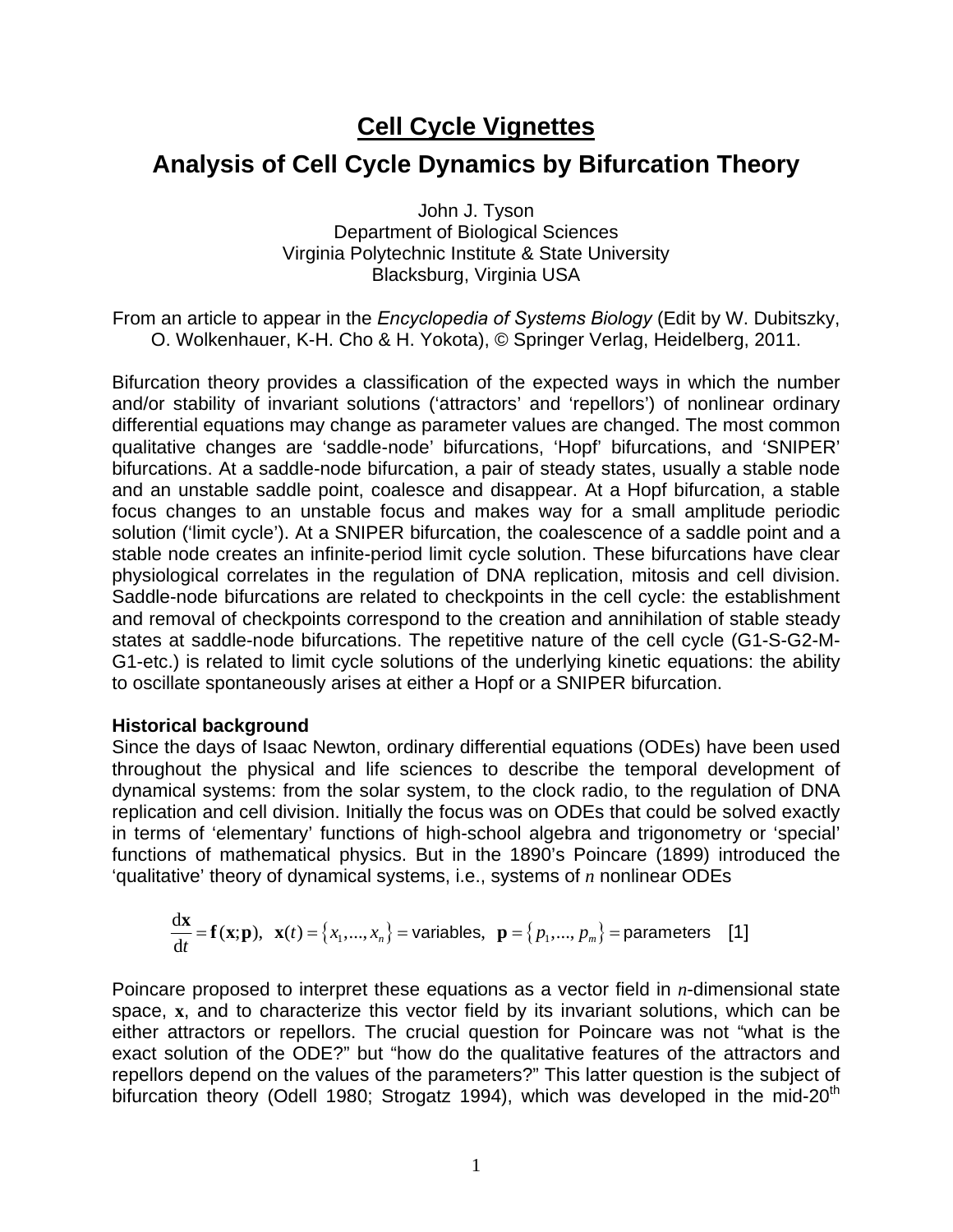Century by Andronov's school of Russian physicists and engineers for *n* = 2 (Andronov et al. 1966), and later by a host of mathematicians for the general case (Kuznetsov 2004).

A one-parameter bifurcation diagram begins with a plot of the steady state value of a chosen dynamical variable, *xi*, as a function of a chosen parameter, *pj*, the 'bifurcation parameter'. In Fig. 1A, we plot a typical bifurcation diagram for a bistable system. Between the two thresholds,  $\theta_{\text{inact}} < p_i < \theta_{\text{act}}$ , the system can persist in either of two stable steady states ( $x_i$  small or  $x_i$  large). Precisely at the thresholds,  $p_i = \theta_{\text{inact}}$  and  $p_i =$  $θ<sub>act</sub>$ , the dynamical system undergoes a bifurcation from one type of behavior (a single stable steady state) to a qualitatively different type of behavior (bistability). This type of bifurcation is called a 'saddle-node' or 'fold'. In Fig. 1B, we illustrate a 'Hopf' bifurcation, in which a stable steady state loses stability and gives rise to stable limit-cycle oscillations. The limit cycles are born with small amplitude and grow in size as the parameter value pulls away from the bifurcation point. We shall meet some other types of bifurcations shortly.



**Figure 1. One-parameter bifurcation diagrams.** (A) Saddle-node bifurcation. Solid line: stable steady state; dashed line: unstable steady state. (B) Hopf bifurcation. Thin solid line: stable steady state; thin dashed line: unstable steady state; thick solid line: maximum and minimum values attained by a stable limit cycle oscillation.

Of special interest to systems biologists are the musings of Rene Thom (1989) on 'structural stability and morphogenesis'. Thom was highly regarded among mathematicians for his study of gradient dynamical systems,

$$
\frac{\mathrm{d}\mathbf{x}}{\mathrm{d}t} = \nabla U(x_1, \dots, x_n)
$$
 [2]

where *U*(**x**) is a scalar function of the variables (think of it as the 'potential energy' of the system) and  $\nabla = (\partial / \partial x_1, ..., \partial / \partial x_n)$  is the gradient operator. The steady state solutions of Eq. [2] are places where  $\nabla U = 0$ , i.e. 'singularities' of the potential function. Thom's great contribution was to classify the topologically distinct types of singularities of potential functions in *n* dimensions. Next Thom took the unusual step—unusual for a famous mathematician—to speculate that the bifurcations he had characterized might underlie the 'unfolding' of a fertilized egg into a larva. Following Waddington's hypothesis that embryonic development is the evolution of a dynamical system on an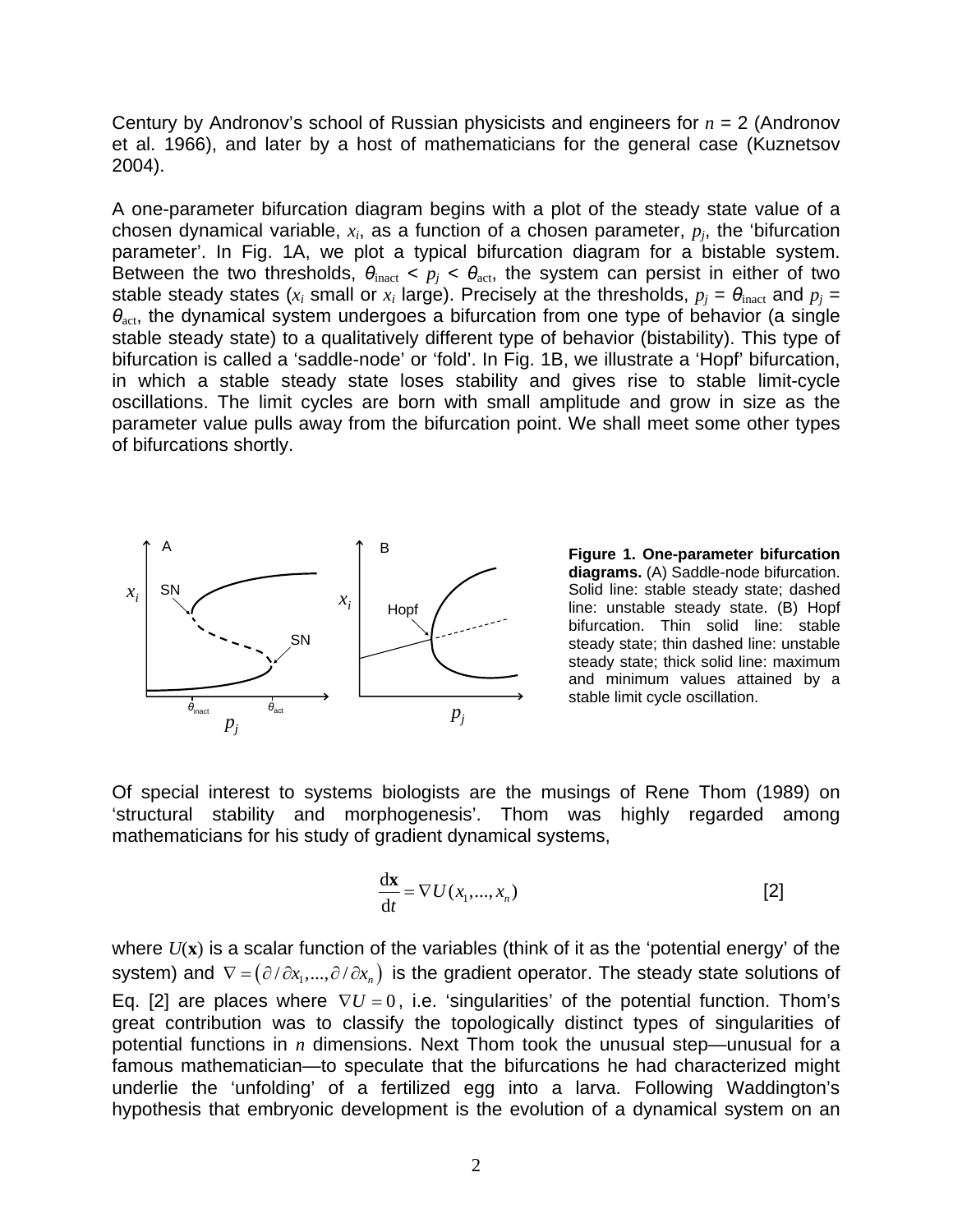'energy landscape', Thom pointed out that his complete classification of the qualitative changes of behavior that could be observed under this type of gradient dynamic must provide the key to understanding morphogenetic transitions.

Thom's ideas were bitterly opposed by both theoretical and experimental biologists of his generation, and (perhaps) for good reasons. First of all, morphogenesis is governed, we know, by the interactions of genes and proteins (i.e., a biochemical interaction network), which is *not* a gradient dynamical system. Hence, the bifurcations of relevance to molecular cell biologists are not the singularities of potential functions (Thom's case) but rather the generic bifurcations of nonlinear ODEs (the case of Andronov et al.). But Thom's more fundamental idea (stripped of its unfortunate alliance to Waddington's energy landscape)—that qualitative changes in cell physiology should be correlated with qualitative changes in the attractors and repellors of a vector field (a system of nonlinear ODEs)—is absolutely correct. It is the basis of the application of bifurcation theory to problems in molecular cell biology.

## **One-parameter bifurcation diagrams and signal-response curves**

The connection between bifurcation theory and cell physiology is the signal-response curve. In a typical experiment, a molecular cell biologist might challenge cells with increasing amounts of an extracellular signal molecule and measure whether certain downstream genes are expressed or not. And a typical result is that, for low signal levels there is no expression, but for signal levels above a certain threshold there is strong expression of the gene (Fig. 2). In this circumstance, it is natural to ask what happens if the signal level is steadily decreased in cells that are expressing protein R? Do they turn off at the same signal strength where they turned on? Or at a much lower signal strength? Or not at all?

In the first case, the signal-response curve is perfectly smooth and reversible; there are no qualitative changes in the behavior of the control system as the signal varies up and down. In the second case, there is a region of bistability between the two thresholds, and the behavior of the control system is qualitatively different over three ranges of signal strength: for  $S < \theta_{\text{inact}}$  there is a single stable steady state with *R* small; for  $\theta_{\text{inact}} <$  $S < \theta_{\text{act}}$  the control system can persist in either of two attractors (*R* small or *R* large) that are separated by an unstable steady state; and for  $S > \theta_{\text{act}}$  there is a single stable steady state with *R* large. This is exactly the case of a one-parameter bifurcation diagram with saddle-node bifurcations bounding a zone of bistability (Fig. 1A).

It is possible that  $\theta_{\text{inact}}$  < 0, in which case the signal,  $S = [S]$  (a positive number), cannot be made small enough to flip the switch off. In this case, the control system is said to be a one-way switch. By increasing *S*, the switch can be turned on, but it can't be turned off by decreasing *S*.

There are many convincing examples of toggle switches in molecular and cell biology generally (Tyson et al. 2003) and in cell cycle regulation particularly (see the vignette on 'Bistability and Oscillations').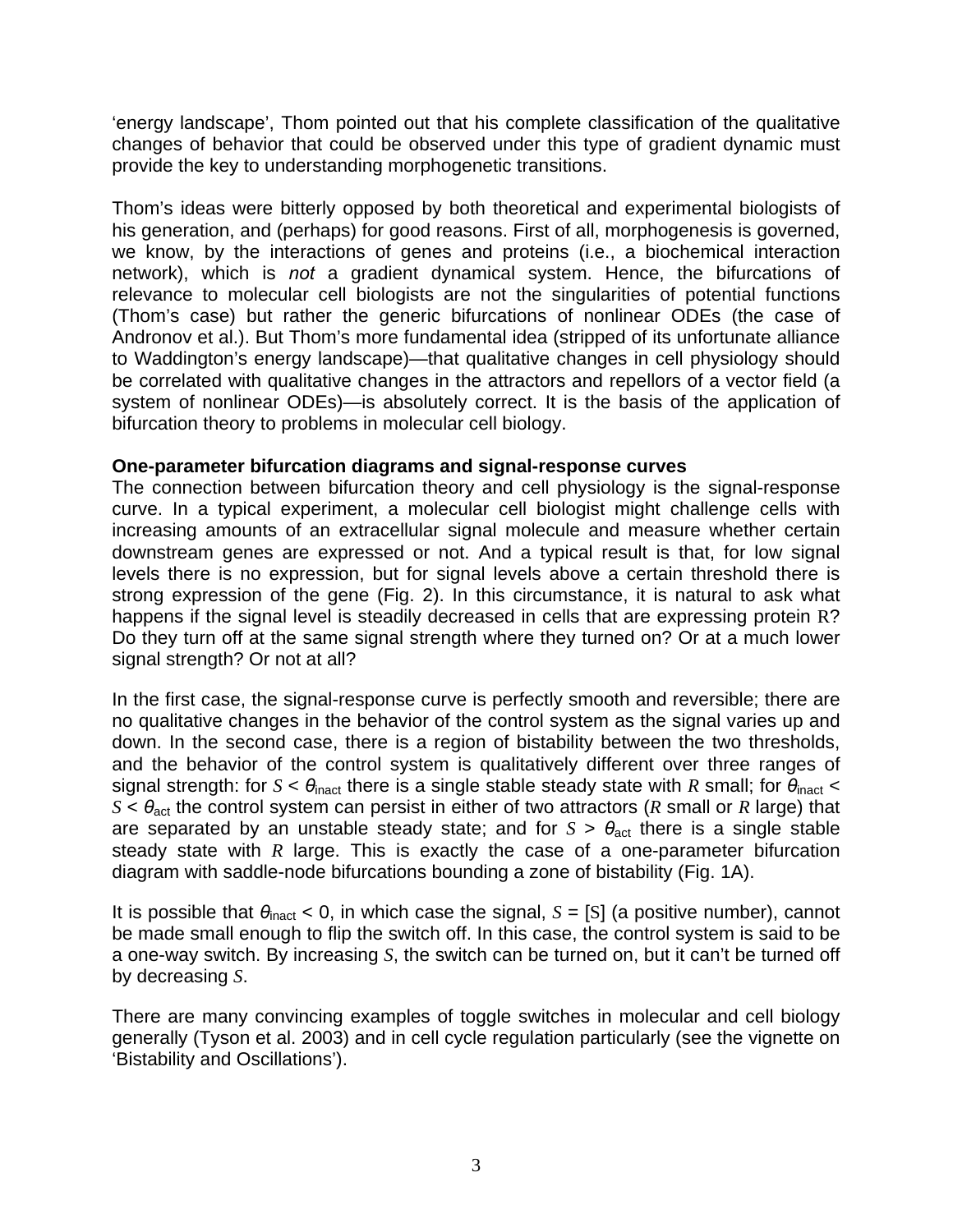

**Figure 2. Signal-response curve.** The experimentalist can vary the signal strength *S* (say, the concentration of an extracellular ligand) and observe the response *R* (say, the expression level of a gene induced by S). As *S* is slowly increased, the expression of R turns on abruptly; a typical threshold-type response. What happens as *S* is slowly decreased? There are three possibilities. (a) The gene expression turns on and off at the same threshold signal strength: the signal-response curve is smooth and reversible; e.g., a Hill function. (b) The threshold for gene inactivation  $(\theta_{\text{inact}})$  is lower than the threshold for gene activation  $(\theta_{\text{act}})$ : the signal-response curve has a region of bistability and functions like a toggle switch. (c) The gene cannot be inactivated by lowering the signal strength even to zero: the control system functions as a one-way switch.

In another common physiological situation, a cellular process begins to oscillate when a stimulating signal gets large enough (Goldbeter 1996). In this case, the signal-response curve exhibits a Hopf bifurcation, as in Fig. 1B.

These examples suggest that the signal-response curves often measured by cell physiologists are none other than one-parameter bifurcation diagrams in the parlance of applied mathematicians. If we may associate abrupt, qualitative changes in signalresponse characteristics of living cells with bifurcations in vector fields of nonlinear dynamical systems, then it is natural to ask how many different types of generic bifurcations are exhibited by dynamical systems and what do they look like? Are there hundreds of different types of bifurcations to match the seemingly boundless variety of cellular behaviors? Or are all the peculiarities of cellular signal processing simply variations on a few common themes?

The answer is the latter. In addition to the saddle-node and Hopf bifurcations illustrated in Fig. 1, there are only a few other common, generic, one-parameter bifurcations: subcritical Hopf, cyclic fold, saddle-loop and SNIPER bifurcations (Fig. 3 and Table 1).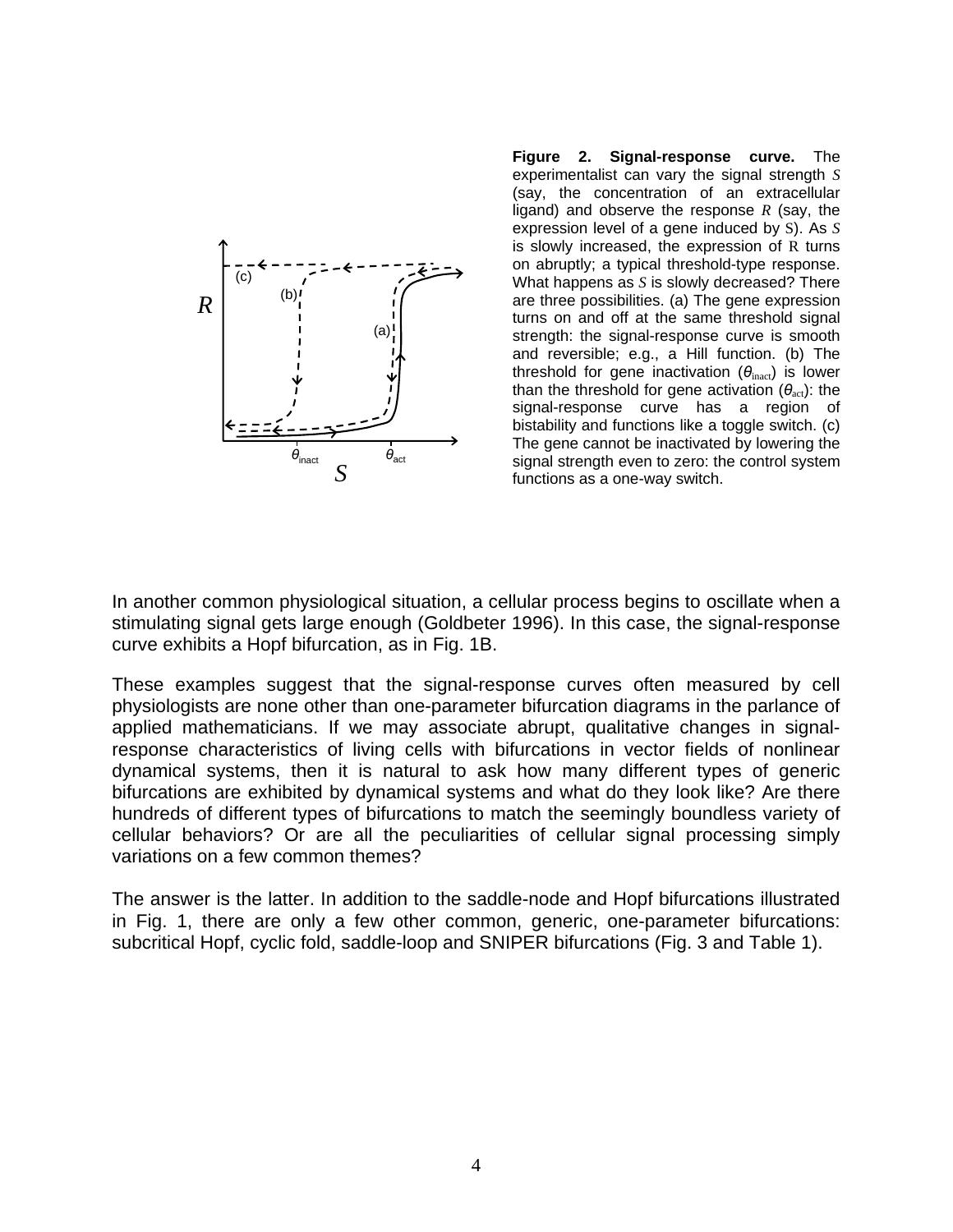

**Figure 3. The other common types of bifurcation points.** (A) Subcritical Hopf bifurcation and cyclic fold (CF) bifurcation. (B) Saddle-loop (SL) bifurcation. (C) Saddle-node infinite-period (SNIPER) bifurcation.

Of this we can be certain: Cell physiology is governed by underlying regulatory networks that consist of biochemical reactions among genes, RNAs and proteins. These networks are dynamical systems; their dynamics are governed by nonlinear ODEs (biochemical kinetic equations). The solutions of these equations determine the time-dependent behavior of the cell, and the nature of these solutions are determined by the attractors and repellors of the dynamical vector field in state space. Qualitative changes in the behavior of cells must be reflections of qualitative changes in the nature of these attractors and repellors, i.e., on the generic bifurcations of nonlinear vector fields. Hence, the six types of bifurcations we have introduced must be the basic building blocks of all cellular signal-response curves. It is this connection between signalresponse curves of living cells and one-parameter bifurcation diagrams of dynamical systems that is the heritage of Rene Thom's proposal.

An important caveat to this interpretation of bifurcation theory is the fact that single cells are very small, with limited numbers of molecules (10s, 100s, 1000s) of each of the interacting species. Hence, continuous ODEs are only a first approximation to the dynamics of intracellular molecular control systems. The effects of stochastic variations of small numbers of molecules can have significant effects on the qualitative features of dynamical systems. Stochastic effects must be given due consideration, but subsequent to a thorough study of the system by bifurcation theory.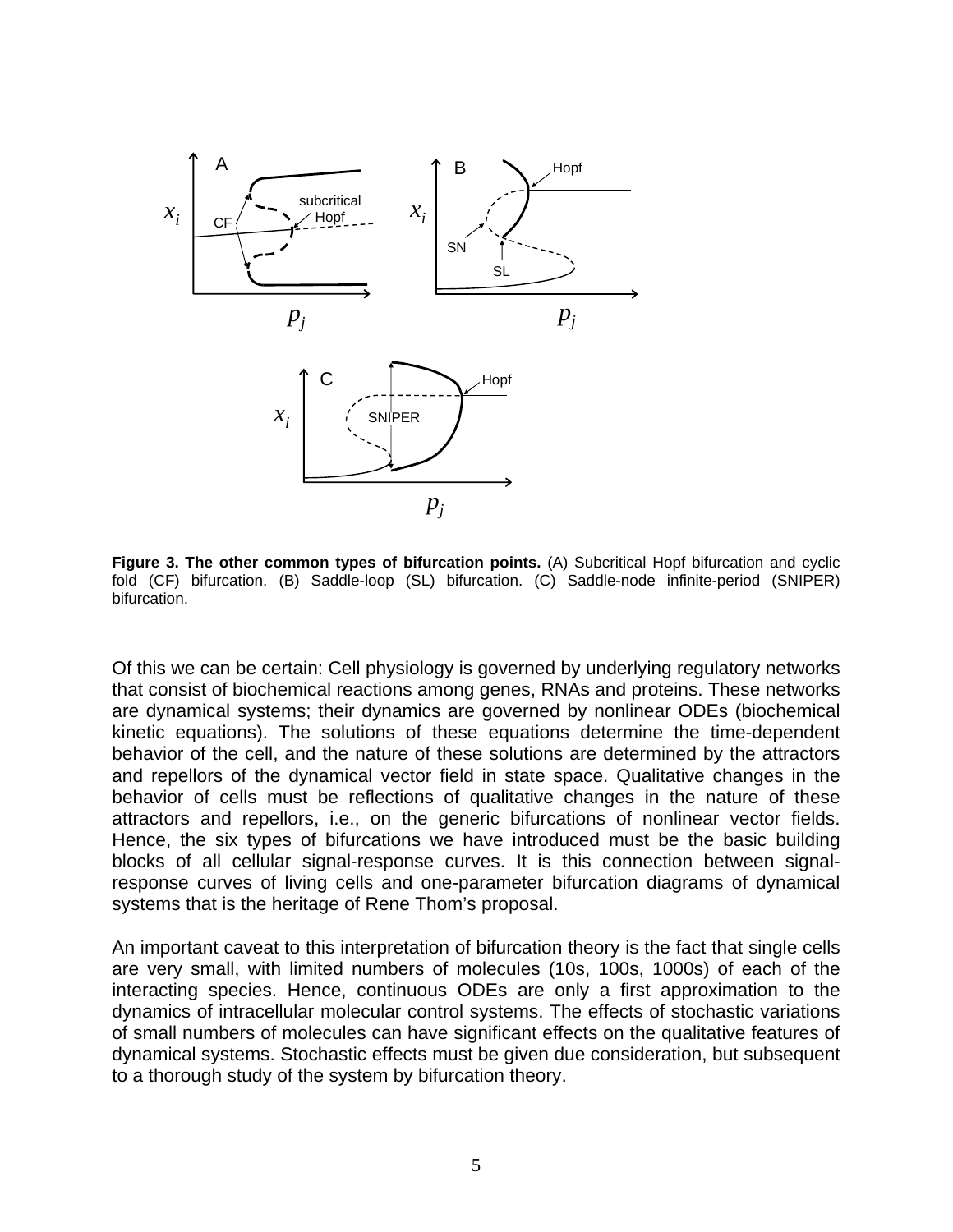### **Relation to cell cycle regulation**

Bifurcation theory has been used to study the molecular basis of cell cycle regulation (e.g., Borisuk and Tyson 1998, Tyson et al. 2003, Czikasz-Nagy et al. 2006). The basic idea behind these papers is that a eukaryotic cell progresses through the DNA replication-division cycle by a series of transitions (G1/S, G2/M, M/G1) that correspond to bifurcations of the underlying molecular control system. Before each transition, the cell is arrested in a stable steady state of the dynamical system that corresponds to a particular physiological state: G1-arrest, G2-arrest or metaphase-arrest. To pass to the next stage of the cell cycle, the stable arrested state must be lifted, either by annihilation (at a SN or SNIPER bifurcation) or by losing stability (at a Hopf bifurcation). To prevent a transition, e.g., if there is some damage to the DNA or some problem in aligning chromosomes on the metaphase plate, then a 'checkpoint' mechanism stabilizes the arrested state by moving the bifurcation point to some higher value of the progression signal(s). For example, a schematic diagram of the fission yeast cell cycle is provided in Fig. 4.



**Figure 4. A schematic diagram of the fission yeast cell cycle.** The bifurcation diagram in Fig. 3C is interpreted here as a signal-response curve relating cyclin-dependent kinase (CDK) activity to cell growth. CDK is a protein kinase that governs progression through the cell cycle. In fission yeast, low CDK activity corresponds to a G1/S/G2 state and high activity to mitosis. Cell size can be thought of as a bifurcation parameter: cell size increases slowly as the cell grows, and the CDK control adapts quickly to an attractor of the vector field at the current size of the cell. The red curve is a 'cell cycle trajectory'. At the size of a newborn cell (size = 1), the only attractor is a stable steady state of low CDK activity. After a brief G1 period, the cell replicates its DNA and then pauses in G2 phase until it grows large enough to surpass the SNIPER bifurcation. The bifurcation point is the 'critical size' for the G2/M transition in fission yeast. The dynamical system is attracted to a large amplitude limit cycle, which carries the cell into mitosis (CDK increasing). The cell exits mitosis when CDK activity is destroyed, and this is the signal for the cell to divide. Cell size is abruptly halved, and the newborn cells (each of size  $= 1$ ) are attracted to the stable G1/S/G2 steady state. Notice that the cell cycle time (the time required to progress around the red loop) is identical to the mass-doubling time (the time necessary to grow from birth size  $=1$  to division size  $= 2$ ).